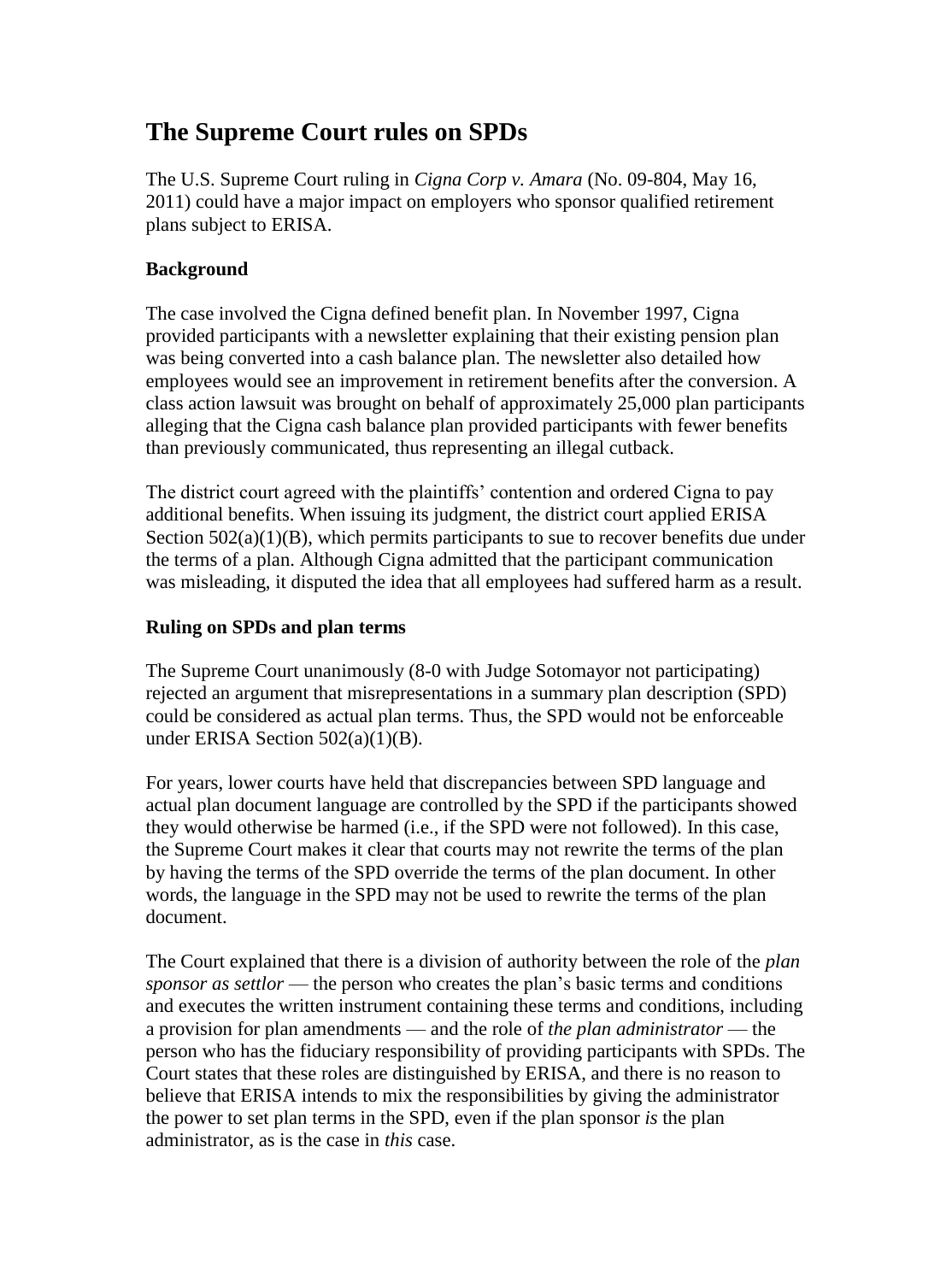The Supreme Court stated that it is impossible to interpret the SPD's language as legally binding because the objective of the SPD is to provide clear, simple communication. However, inaccurate or misleading communications by the plan administrator in performing their disclosure duties could be found to violate ERISA's fiduciary requirements.

### **Ruling on appropriate equitable relief**

The majority opinion (delivered by Justice Breyer and agreed to by six Justices) agreed with the district court's ruling that plan participants who were provided with an inaccurate description of a change being made to their pension benefits were entitled to equity relief, but under a different section of  $ERISA - Section 502(a)(3)$ . This section provides for relief based on a violation of ERISA where plan participants or beneficiaries actually show they were harmed and authorizes "appropriate equitable relief" such as reformation, estoppel, and surcharge for violations of ERISA.

The Court stated that it is not difficult to imagine how the failure to provide proper summary information here, in violation of ERISA, injured employees, even if they themselves did not act in reliance on the summaries. A plan participant or beneficiary must show that the violation caused injury, but need show only actual harm and causation. They are not required to show any detrimental reliance. The Supreme Court remanded the case to the district court to revisit its determination of an appropriate equitable relief remedy for the ERISA violations it found.

#### **An important case**

Employers will generally be happy with the Supreme Court's Cigna decision because the Court found that plan participants may not bring lawsuits for misleading or inaccurate ERISA plan communications under ERISA Section 502(a)(1)(B). The requirement that participants must show actual harm to receive an award may reduce the initiation of future class action lawsuits where SPD or plan communication issues arise.

This ruling is also significant because the Supreme Court explicitly rejected the SPD as enforceable over the plan when the SPD contradicts the terms of a plan document. Further, the Court made clear that the language in summary plan communications cannot be treated as the terms of the official written plan document.

## **Best practices**

Although the SPD is not seen as an extension of the plan terms in this decision, misinformation in an SPD can still cause harm. Plan administrators and plan sponsors still need to exercise extreme care in preparing an SPD and in establishing procedures for reviewing the SPD relative to the terms of the plan.